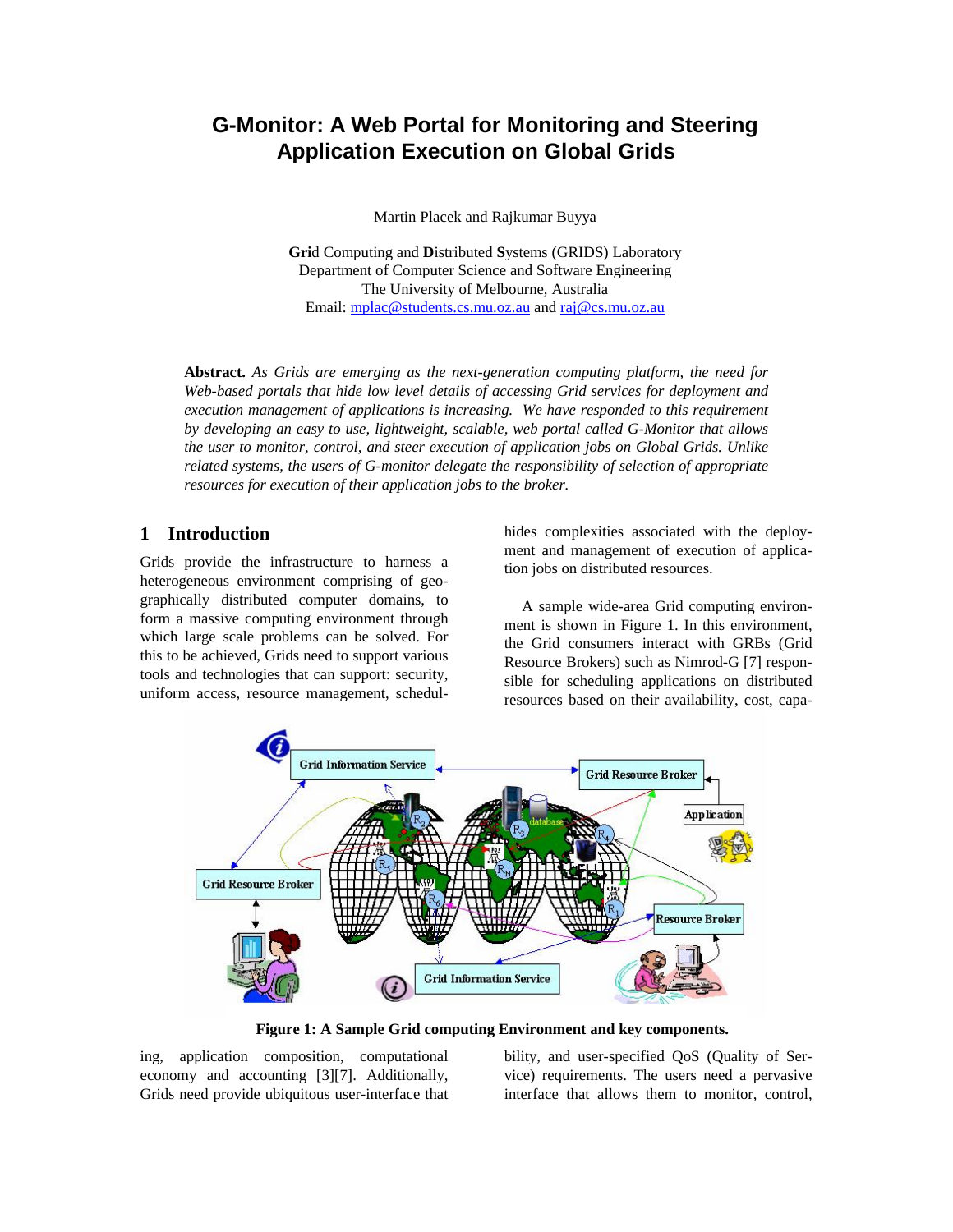and steer the execution of their applications with ease. To serve this need we propose a Web-based portal, called G-monitor, which is developed as part of the Gridbus project [8].

G-Monitor not only aims to provide an easy to use interface, but also a lightweight interface. Unlike heavyweight GUI (graphical user interface) applications, Web-based portals provide a pervasive and light-weight interface. In addition, exporting GUI-based application interfaces from a remote resource to the user desktop is infeasible when exposed to low-bandwidth and highlatency wide area network environments. We have already experienced such difficulties with a simple Nimrod-G monitoring client implemented as GUI application.

G-Monitor interacts with the Nimrod-G GRB (Grid Resource Broker), which is implemented using low-level services provided by middleware such as Globus [4] and Legion [5]. It provides a consistent interface that is easy to use, enabling the end-user to monitor, control, and steer execution of application jobs running within the Grid environment. G-Monitor is flexible enough to be run from anywhere without the need for custom client software. It enables the user to:

- 1. **Retrieve and set QoS (quality of service) parameters, such as**
	- •Deadline, budget, optimisation preferences
- 2. **Monitor/Control Jobs Information, such as**
- •Start, Stop, grid node status, execution time 3. **Monitor Resource status, such as**
	- •Server name, Host name, Service cost, status, remarks
- 4. **Monitor Experiment status, such as**
	- •Deadline, Budget, Job status, resource status

This paper provides an insight into how G-Monitor fits into the Grid Infrastructure and how it interacts with surrounding components. We discuss G-Monitor's architecture, design, functionality, implementation, application and conclude by providing possible future enhancements.

# **2 Related Work**

A number of projects have explored development of toolkits for development of Grid portals and construction of application specific portals. Some representative efforts include GridPort [9] and HotPage [10] from San Diego Supercomputing Centre, GPDK (Grid Portal Development Kit) [14] from Lawrence Berkeley National Laboratory, Legion portal [18] from the University of Virginia, GRB portal [13] from University of Lecce, SGE Technical Portal [11] from Sun Microsystems, and PBSWeb[12] from the University of Alberta. GridPort and GPDK allow construction of application-specific portals by providing generic interfaces/libraries for accessing Grid resources using Globus. Legion portal provides an interface to Legion Grid infrastructure. As these toolkits provide an interface to low-level Grid services, the users of portals constructed using them are responsible for manually identifying resources that are suitable for running their applications and deploying them. The same is the case with the GRB portal as it also provides Web-based interface to Grid resources running Globus and again users are responsible for selection of suitable resources for the execution of their applications. Unlike these systems, the unique aspect of G-monitor is that it has been designed to provide access to high-level Grid services (e.g., the Nimrod-G broker and Gridbus scheduler). As high-level Grid services (e.g., Nimrod-G) are in turn implemented using lowlevel Grid services (e.g., Globus), they hide issues related to the identification of resources that are suitable for running user applications and their aggregation.

SGE Portal and PBSWeb basically provide Web-portal for accessing cluster resources management systems, Sun Grid Engine (SGE) and PBS (Portal Batch System) respectively.

#### **3 Architecture and Design**

This section has been split up into the following two sections:

- Architecture: In this section we get an understanding as to how G-Monitor fits into the Grid Architecture.
- Design: We take a look at how G-Monitor itself works, detailing the main modules which make up the implementation of G-Monitor. An account of how G-Monitor's modules interact is also provided via the use of a work-flow example.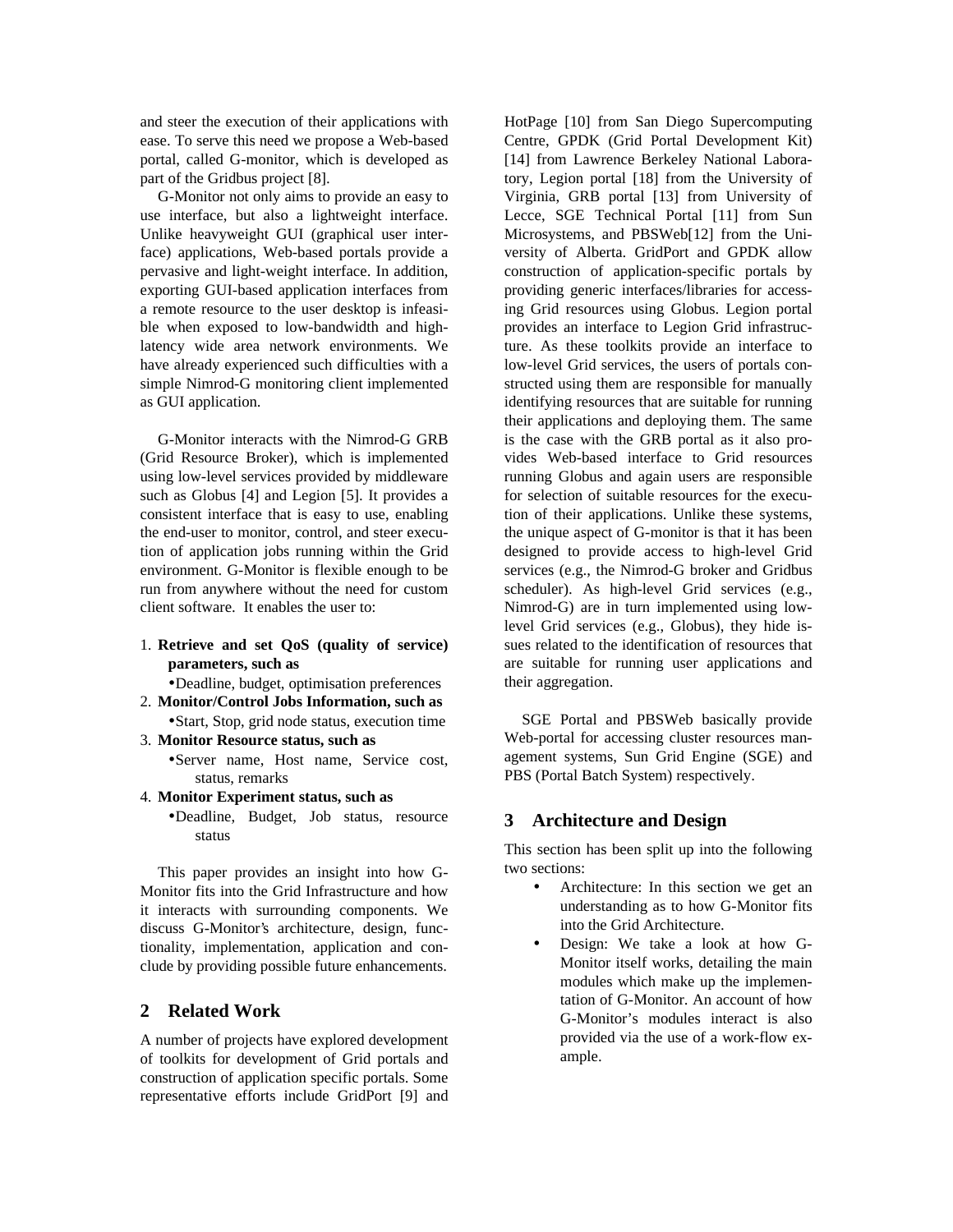

**Figure 2: G-Monitor : Grid Architecture.**

#### **3.1 Architecture**

The architecture of G-Monitor and its interaction with other components within a Grid Architecture[19] framework is shown in Figure 2. The user is able to start experiments with the use of "Applications" which interface into Nimrod G using the "Nimrod Parameter Programming Interface". Once the user has started their experiment they are able to monitor and control their experiment with the use of G-Monitor. G-Monitor is able to provide a high level interface by utilising tools such as Nimrod G and Globus to handle all the low-level requirements of handling Grid Resources. Nimrod G plays a broker role by farming out tasks to each grid node using the "Globus Client Interface". Globus is used by Nimrod G for submitting jobs, authentication, security and gathering information about resources. Grid Resources provide a hybrid environment which Globus and Nimrod G play a vital role in managing and ultimately providing a unified interface which G-Monitor utilises.

G-Monitor provides a web portal, which is used by the end-user and therefore is categorised as a component within the "Applications and Portals" category. G-Monitor resides on a web server, which sits between the GRB and the Web browser. The Grid consumer uses the Web browser to access G-Monitor's functionality. G-Monitor serves the users requests by communicating with the GRB. The GRB manages all the Grid nodes using low-level Grid middleware services, keeping a detailed database of information about the status of the Grid nodes whilst offering scheduling and farming out facilities.

## **3.2 Design**

The five key components of G-monitor (as shown in Figure 3) are:

- 1. **Web Server Software**: Receives http requests made by the web browser, determines which of the "Function Modules" to execute and serves the HTML generated by the "HTML Generator" back to the web browser.
- 2. **HTML Generator**: Receives calls from the "Function Modules" to generate HTML containing specified data. The HTML generated is then passed to the Web Server software.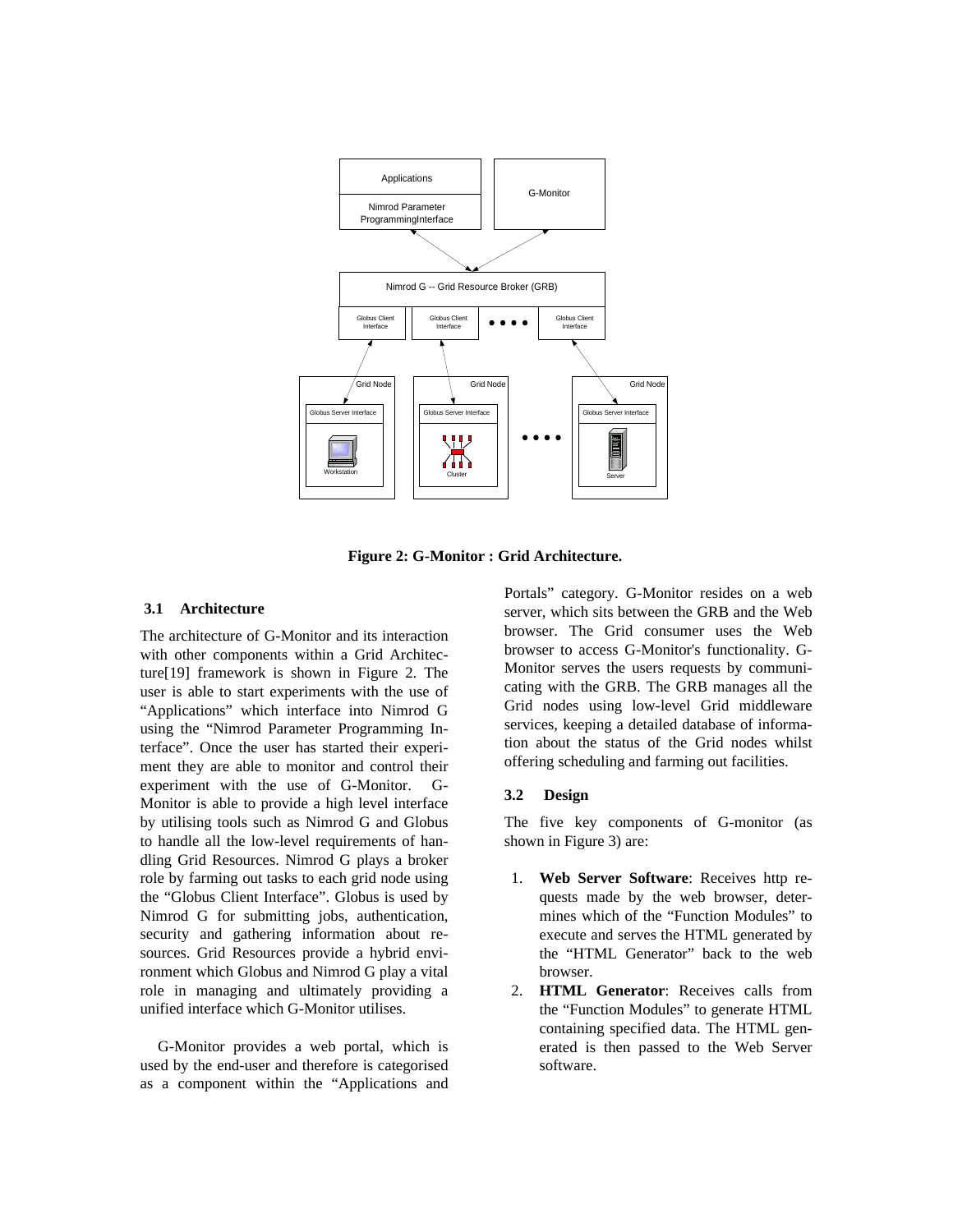

**Figure 3: G-Monitor : Design.**

- 3. **Function Modules**: A set of modules which provide a one-to-one mapping with the web pages offered by G-Monitor. Function Modules include:
	- o Login: Handles user logins
	- o Grid Resource: Responsible for listing status of all Grid resources.
	- o QoS Parameters: Enables user to set QoS parameters and control the experiment execution.
	- o Job Information: Provides user with information relating to each job.
	- o Experiment Status: Gives a global account of how the experiment is progressing.
- 4. **Time Zone**: This module is called by the login script. Therefore, as the user is logging in, this module will register which timezone the user is coming from. The timezone module is then called by various "Function Modules" which require time conversion.
- 5. **GRB Communications**: Serves requests from the "Function Modules" by establishing a TCP socket connection with the GRB to retrieve and serve requested information.

To get a better understanding of the interaction between various components we shall walk through a work flow example. The user wishes to retrieve information on the current status of their experiment and uses the web browser to click on a link to take them to the page containing this information. The following events then occur:

- 1. The Web browser sends the user's request off to the Web Server.
- 2. The Web Server software receives this request and determines which of the G-Monitor "Function Module" should be executed.
- 3. The "Function Module" analyses the user requests and calls upon the "GRB Comms" module.
- 4. The "GRB Comms" module then initiates a TCP socket to the GRB server and uses the GRB protocol (e.g., Nimrod-G job management protocol [2]) to retrieve information about the current status of the user's experiment.
- 5. Upon receiving the information from the GRB, the "GRB Comms" module passes this information back to the calling "Function Module".
- 6. The executing "Function Modules" then makes a call to the "HTML generator" which wraps the data in HTML, and serves it back to the Web Server software.
- 7. The Web server software then serves the HTML back to the web browser.

# **4 Implementation**

One of the main aims of developing G-Monitor was to overcome problems and limitations associated with interfaces with heavy bandwidth requirements. As grid computing is geographically distant in nature the user is likely to be exposed to low-bandwidth and high-latency wide area network environments. In situations such as these, interfaces which have heavy bandwidth requirements run into problems regarding appli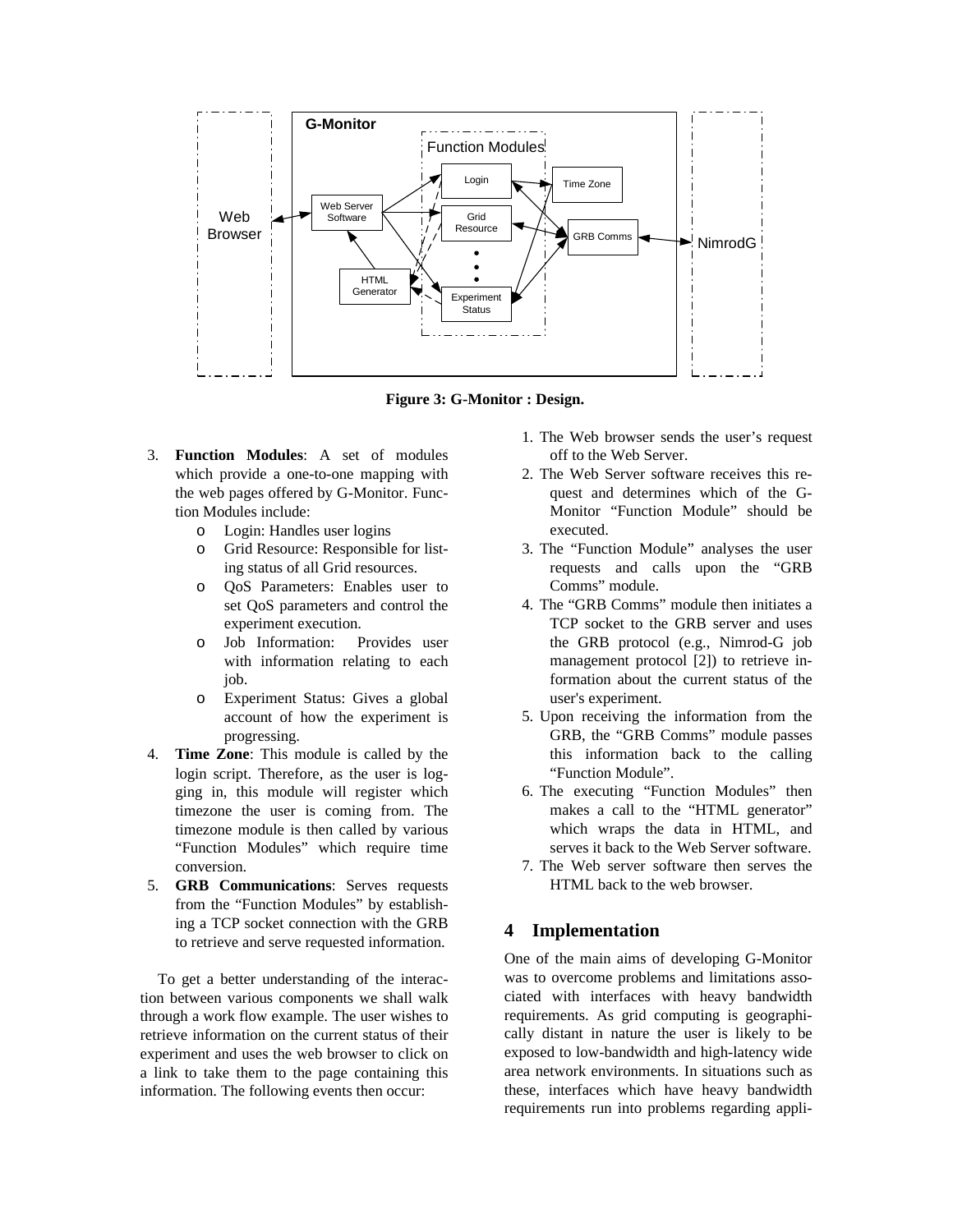cation's responsiveness, leaving the user waiting for information, which by the time is relayed to the user is out of date. As our aim was to build an interface that is light weight a web based solution was proposed, whereby the browser was responsible for building the GUI based upon the HTML it received from the G-Monitor server. Providing a web-based portal had the added benefit of enabling the user to access G-Monitor using their web browser, avoiding the need for installation of any custom software to access G-Monitor. The Apache[1] web server was chosen to host G-Monitor. We utilised Apache's CGI module to call scripts that need to be executed on the G-Monitor server. The scripting language that was to be used in developing G-Monitor needed to be:

- Strong at Parsing: As we need to parse data coming from Nimrod G interface.
- Support TCP/IP Sockets: For communication with the Nimrod G interface.
- Relatively efficient: Gmonitor needs to be lightweight.
- High level in nature: Easy to maintain, rapid development.

The scripting language we decided to use for was Perl, as it suited our outlined requirements. G-Monitor is very much a server side based application with the only exception being a part of the "Time Zone" module. The "Time Zone" module makes a use of client side code to determine which timezone the user is present. The server side component has been implemented in Perl and is responsible for processing user requests, gathering data from the Nimrod G interface and generating a combination of HTML and JavaScript, which is then served back to the enduser. The JavaScript generated by the server side is the only client side executed code and is there to extract user's local time.

Refering back to the Design (Figure 3), all the modules depicted have been implemented using Perl. The "Login" module is the module responsible for gathering the user's local time and passing it onto the "Time Zone" module. Therefore the "Login" module serves both HTML and JavaScript. The "GRB Comms" module uses Nimrod-G job management protocols [2] for interaction with the Nimrod resource broker.

During implementation we came across some hurdles: in particular, time zones. While testing our system locally there were no time zone differences and everything functioned well. Upon running our system from Baltimore (refer to section 5 for more detail) we found the timezone difference between the web browser and the rest of the system was causing confusion in pages which contained time related data. The solution was to create a "TimeZone" module which would be responsible for registering which timezone the user was in and making the time adjustments automatically.



**Figure 4: G-Monitor Usage during the HPC Challenge Demo @ SC 2002.**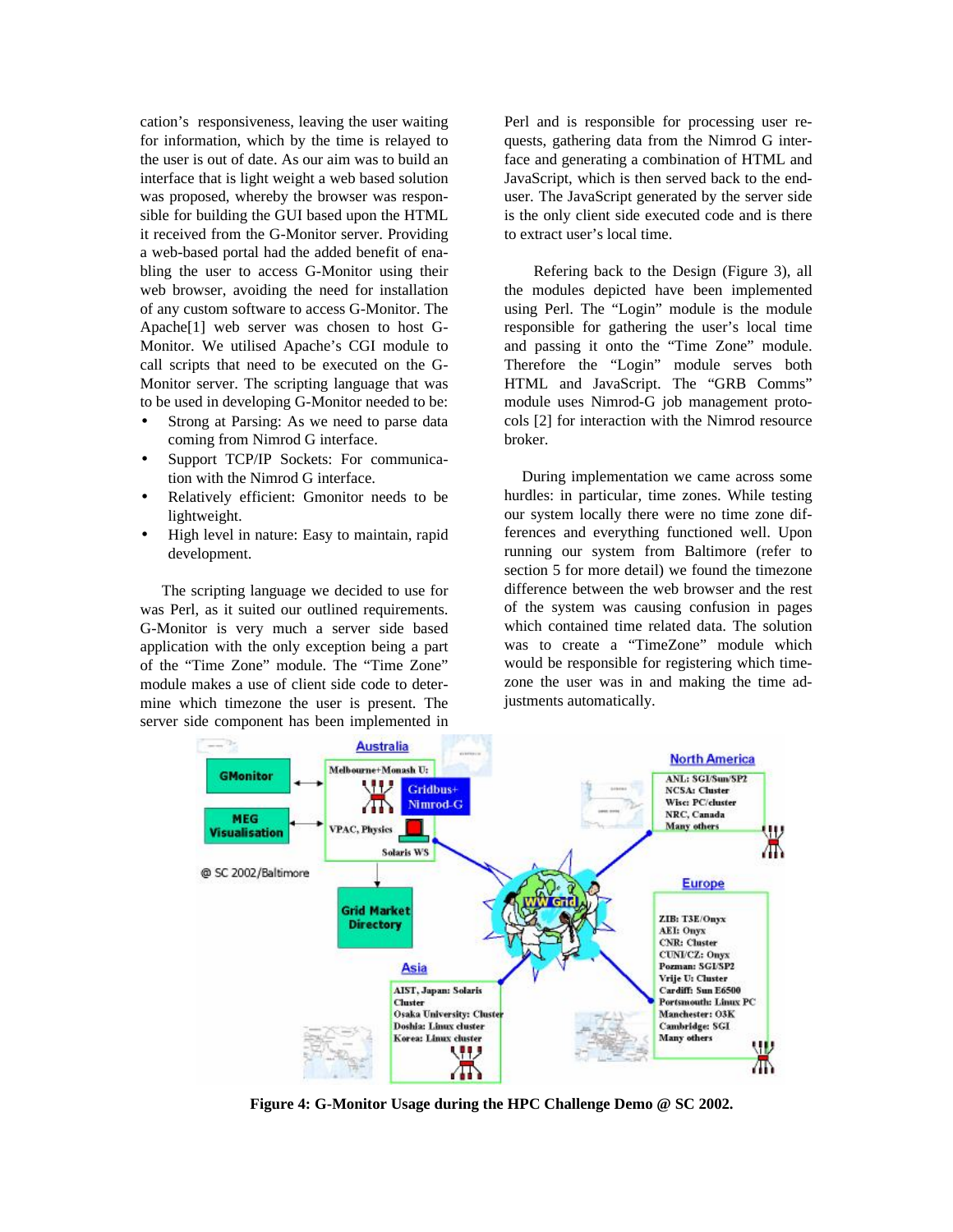To provide a scalable interface, G-monitor allows users to define entity refresh rate and the number of entities that they are interested in monitoring at an instance. For example, if an application contains thousands of jobs, it is possible for users to define the number of jobs that they like monitor at a particular instance. The users can also monitor based on resources and resource groups.

# **5 Use Case Study**

We have participated in the Global Grid Testbed Collaboration [15] that setup a world-wide distributed Grid testbed and demonstrated capabilities of the state-of-the-art Grid technologies and applications at the SC 2002 conference [16] held in Baltimore, USA. A demonstration setup depicting application deployment and access locations of various Grid entities is shown in Figure 4. The testbed had resources contributed by participating organizations from all over the world. We had access to most resources in the testbed as we were demonstrating one of the four Grid applications as part of this collaboration. As this collaboration fits to the notion of virtual organisation (VO), we used the Gridbus GMD (Grid Market Directory) infrastructure to create a VO registry and added participants as Grid service providers along with their contributed resources/services and their attributes. G-Monitor has been deployed on a machine running an Apache Web Server located in the University of Melbourne (Australia). *G-Monitor was accessed via a web browser in Baltimore (US), while the G-Monitor and Nimrod-G modules resided in Melbourne*. The Grid nodes which were then used in the experiment were scattered across the world.

We have demonstrated distributed analysis of brain activity data—captured using the MEG (Magneto-Encephalo-Graphy) instrument located in Osaka University, Japan—on Global Grids using the Nimrod-G broker [7] with the Gridbus scheduler [17]. The Gridbus scheduler, implemented as a plug-in scheduler for Nimrod-G, identified resources/services along with their attributes such as access-price by querying the GMD. The composition of brain activity analysis application and the results of its deployment on the Grid are reported in [17].

We have been able to use the G-Monitor portal to supply the user QoS parameters (deadline, budget, optimization preference) to the Nimrod-G broker and start the experiment. We were able to monitor progress of the experiment including progress of individual jobs and status of resources. We were also able to steer application execution by changing QoS requirements during the demonstration.

In the following sub-sections we will walk through some user scenarios to demonstrate G-Monitor's features and its usefulness in monitoring and steering application execution in Grid environments.

#### **5.1 User sets QoS parameters**

In the process of setting up an Experiment the user has the option to retrieve and set Qos Parameters using the G-Monitor (Figure 5). The user is able to set the Deadline, Budget and Optimisation preference, upon doing so the user is returned information regarding the feasibility of the settings provided. From the same page the user is also able to start, stop and shutdown their experiments.



**Figure 5: Setting QoS Parameters.**

#### **5.2 User experiment status**

Once the user has started an experiment, they will be interested in the progress of their application execution. The users can do this by invoking the "Job Information" and "Experiment status" G-monitor Web links (see Figure 6).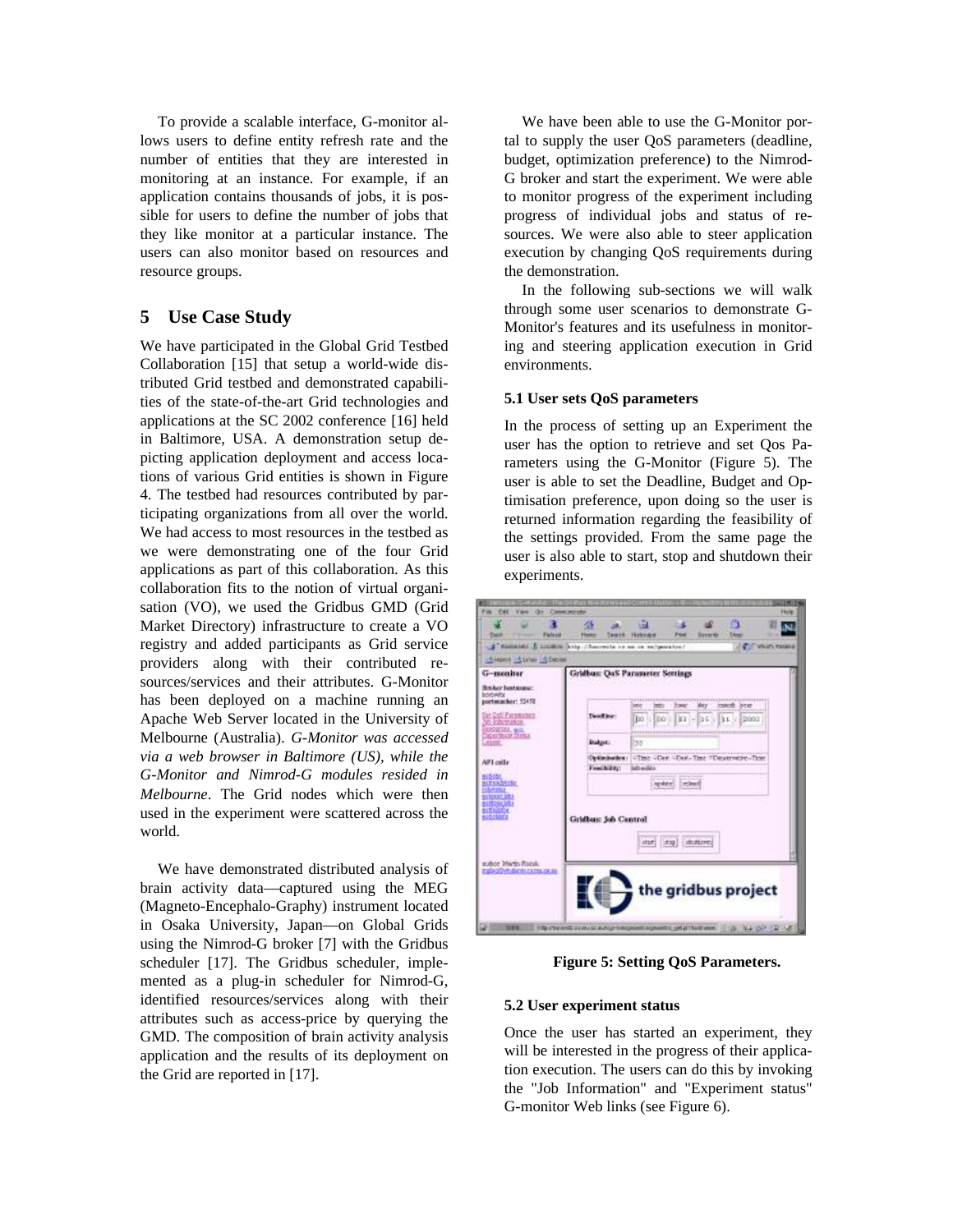

**Figure 6: Job Information and Experiment Status.**

The "Job Information" page revolves around providing information about all individual jobs. We can see that each job has a status icon associated with it, giving the user an indication whether the job is "Ready", "Running", "Completed" or "Failed". These icons are links allowing the user to drill down and retrieve more information regarding that job and allow them to have the job restarted.

The "Experiment status" page provides a summary about the status of the entire experiment. The page is broken down into three main sections. The first section provides the user with information about how their experiment is progressing with respect to: Deadline, Budget and the time remaining for completion. The second section summarises the status of all the jobs in the experiment and displays the number of current jobs that are Running, Ready, Completed or Failed. This section also provides the user with the option to restart all the failed jobs. The final section lists all the nodes in the network showing the user how many jobs have been assigned to each grid node and the number of jobs that each node has completed.

## **5.3 Grid Infrastructure status**

Before running the experiment the user may want to look at what grid nodes are available and how much they cost. If the user is on a tight budget and all the cheaper resources are down, they may decide to wait for them to come back up before starting to execute their experiment. The "Resources" page (see Figure 7) contains a table listing all the resources available to the user and provides information regarding the name of the server as defined within the Nimrod-G environment, the hostname, cost and its status.

# **6 Conclusion**

In this paper we have identified the need for Web-based portals that hide low level details of accessing Grid services for deployment and execution management of applications. We developed a Web portal called G-Monitor that allows the user to monitor, control, and steer execution of application jobs on Global Grids. Unlike related systems, G-monitor provides web-based interface to high-level Grid service (the Nimrod-G broker). That means the users of G-monitor delegate the responsibility of selection of appropriate resources for execution of their application jobs to the broker. We have used G-monitor successfully in a number of Grid demonstrations including the SC 2002 HPC challenge as part of the Global Grid collaboration.

Some possible future developments for G-Monitor are as follows:

• Provide a graphical plot of how their experiment is progressing. eg: A plot that is updated every time delta showing its budget, number of jobs completed etc., giving the user a better idea as to the current status of the experiment.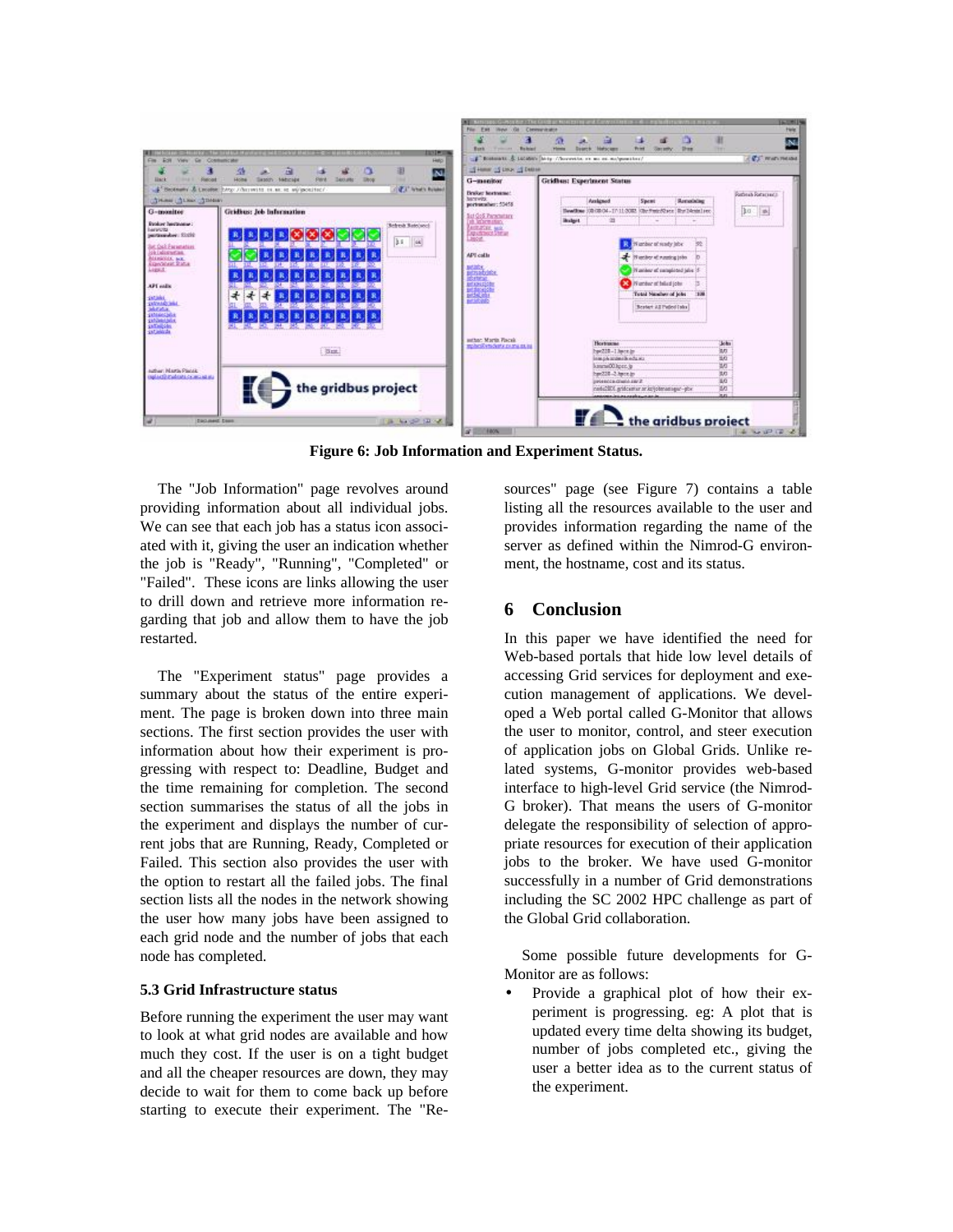| <b>Back</b><br>Fotward<br>Reload                                                                                                                        | 43<br>Home. | PM<br>ЕE<br>Search Netscape<br>Print<br>Security.            | И.<br><b>Shop</b> | 灦<br>litop  |                                                                                                  |  |
|---------------------------------------------------------------------------------------------------------------------------------------------------------|-------------|--------------------------------------------------------------|-------------------|-------------|--------------------------------------------------------------------------------------------------|--|
|                                                                                                                                                         |             | : Bookmarks & Locaton: http://horowitz.ce.wo.or.au/gwonitor/ |                   |             | <b>If I' What's Related</b>                                                                      |  |
| SHumor SLinux SDebian                                                                                                                                   |             |                                                              |                   |             |                                                                                                  |  |
| G-monitor                                                                                                                                               |             | <b>Gridbus: Server Information</b>                           |                   |             |                                                                                                  |  |
| Bruker hostname:<br>horowitz<br>nortnumber: 53458<br>Set CoS Parameters<br>Teb Information<br>Resources 660<br>Experiment Status<br>.pgput              | Server.     | <b>Host Name</b>                                             | Service           |             | <b>Status Remarks</b>                                                                            |  |
|                                                                                                                                                         | Name        |                                                              | Price(G\$)        |             |                                                                                                  |  |
|                                                                                                                                                         | вt          | eltoro.pcz.czest.pl                                          | 1                 |             | "2 free nodes"                                                                                   |  |
|                                                                                                                                                         | 32          | eltere.pcz.czest.pl/Johmanager-phs                           | I                 |             | "2 free slots"                                                                                   |  |
|                                                                                                                                                         | KS.         | bezier man ac uk                                             | $\mathbf{1}$      |             | 'on probation: 27 free nodes"                                                                    |  |
|                                                                                                                                                         | 4d          | onyx3.zh.dr.                                                 | 1                 |             | 'on probation: 18 free nodes"                                                                    |  |
| API calls                                                                                                                                               | 85          | hpr76.ai.it.nrt.ca                                           | t                 |             | 'on probation: 4 free nodes"                                                                     |  |
| getiabs.<br>getreadyjobs<br>jabstatus<br>getexeciabs<br>getdonejabs<br>getfallous<br>getjablnia<br>author: Martin Placek.<br>mplac@students.cs.mu.gz.au | 逅           | gnetI1.hpc.unimelb.edu.au                                    | $\mathbf{1}$      |             | on probation: 2 free nodes"                                                                      |  |
|                                                                                                                                                         | 47          | ktud zib de                                                  | $\mathbf{1}$      | Ω           | CommandFailed: grid-info-search: exited-<br>with code 1: Map hind: Can't contact LDAP<br>server" |  |
|                                                                                                                                                         | ×8          | herschel amtp.cam.ac.uk                                      | 1                 |             | on probation: 2 free nodes"                                                                      |  |
|                                                                                                                                                         | 缇           | herschel amtp.cam.ac.uk/jabmanager-abs                       | $\mathbf{1}$      |             | "2 free slots"                                                                                   |  |
|                                                                                                                                                         | s10         | harawitz.cs.mu.cz.zu                                         | $\mathbf{1}$      | busy        | "no free nodes 0 1 0"                                                                            |  |
|                                                                                                                                                         | 511         | galley doshisha ac. in                                       | 2                 | busy        | 'no free nodes 0 10"                                                                             |  |
|                                                                                                                                                         | 512         | cabibbo.physics.usyd.edu.ou                                  | 2                 |             | 'on probation: 1 free node"                                                                      |  |
|                                                                                                                                                         | :13         | lem phunimels.edu.gu                                         | 3                 |             | 'on probation: 2 free nodes"                                                                     |  |
|                                                                                                                                                         | s14         | lem.ph.unimelb.edu.au/jobmanager-pbs                         | 3                 |             | "9 free slots"                                                                                   |  |
|                                                                                                                                                         | 415         | date1.ics.es.psaka-u.ac.jp                                   | 1                 | <b>busy</b> | 'on probation: no free nodes (I 1 0"                                                             |  |
|                                                                                                                                                         |             |                                                              |                   |             | "CommandFaled: grid-info-search: exited                                                          |  |

**Figure 7: Resource Status.**

• Provide a configuration page whereby the user is able to personalise G-Monitor for their environment. Example: Setup default Nimrod-G server, number of jobs per page, etc.

# **Availability**

The G-Monitor software with source code can be downloaded from the Gridbus project website:

http://www.gridbus.org/

## **Acknowledgement**

We would like to thank participants in the SC2002 Global Grid Testbed Collaboration for providing us access to the resources that have made large scale experiments possible. We thank Anthony Sulistio and Srikumar Venugopal for their comments on the paper.

## **References**

- [1] Apache Web Server, http://www.apache.org/
- [2] D. Abramson et. al., *Using Application Programming Interface*, Chapter 9, EnFuzion Manual, 2002. Available at: http://www.csse.monash.edu.au/cluster/enFuzi on/api.htm
- [3] I. Foster and C. Kesselman (editors), *The Grid: Blueprint for a Future Computing Infrastructure*, Morgan Kaufmann Publishers, San Francisco, CA, USA, 1999.
- [4] I. Foster and C. Kesselman, *Globus: A Metacomputing Infrastructure Toolkit*, International Journal of Supercomputer Applications, Volume 11, Issue 2, 1997.
- [5] A. Grimshaw and W. Wulf, *The Legion Vision of a Worldwide Virtual Computer*, Communications of the ACM, vol. 40(1), January 1997.